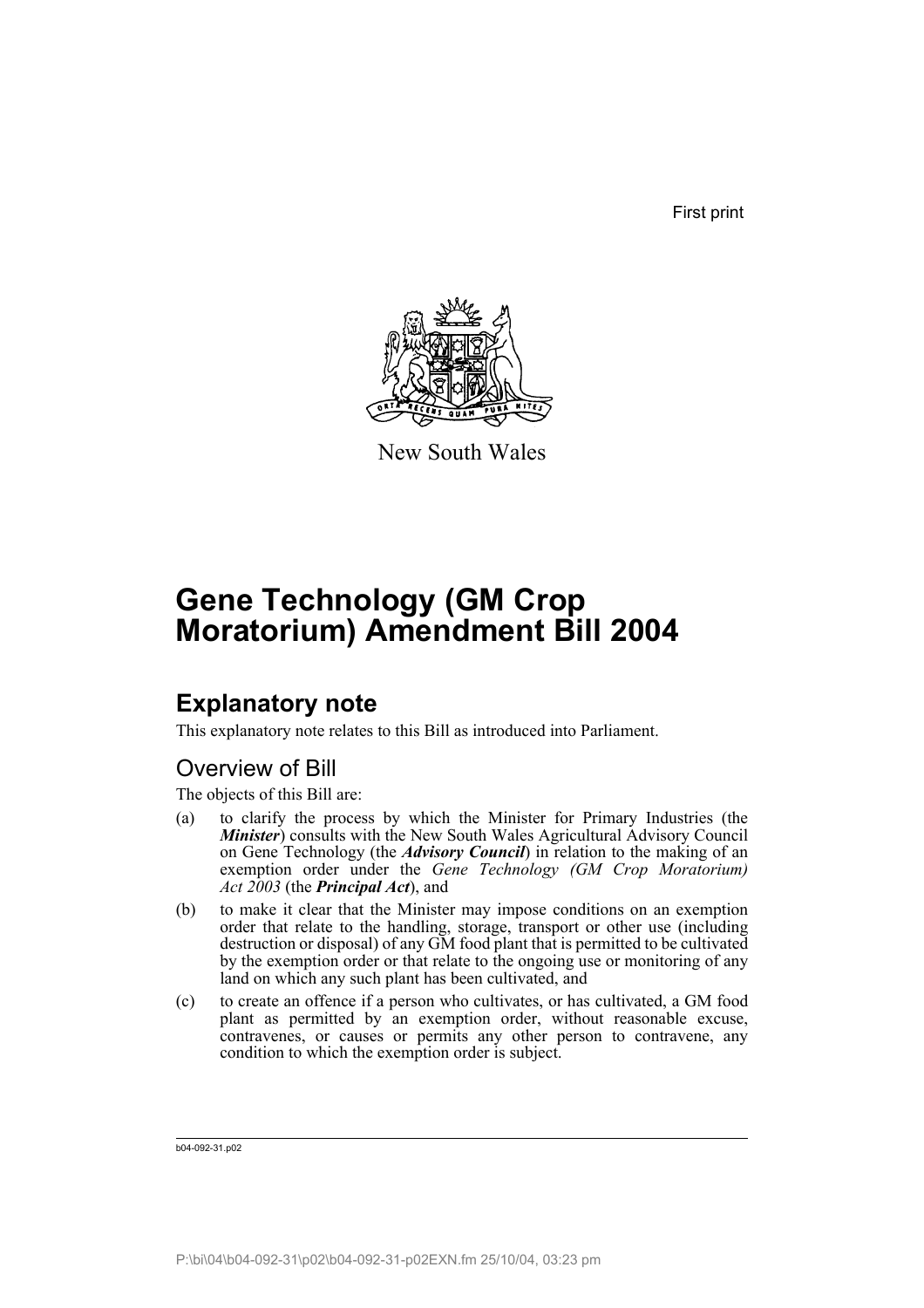Explanatory note

### Outline of provisions

**Clause 1** sets out the name (also called the short title) of the proposed Act.

**Clause 2** provides for the commencement of the proposed Act on assent.

**Clause 3** is a formal provision that gives effect to the amendments to the *Gene Technology (GM Crop Moratorium) Act 2003* set out in Schedule 1.

## **Schedule 1 Amendments**

**Schedule 1 [1]** amends section 8 of the Principal Act to clarify the process by which the Minister consults with the Advisory Council in relation to the making of an exemption order. The proposed amendment provides that the Minister is not to make an exemption order unless the Advisory Council has been provided with a copy of certain material in relation to the proposed order and has been asked to provide, in consideration of that material, its written recommendation as to whether an exemption order should be made.

**Schedule 1 [2]** amends section 8 of the Principal Act to make it clear that the Minister may impose conditions on an exemption order that relate to the handling, storage, transport or other use (including destruction or disposal) of any GM food plant that is permitted to be cultivated by the exemption order or that relate to the ongoing use or monitoring of any land on which any such plant has been cultivated. The proposed amendment also creates an offence (maximum penalty: in the case of a corporation, \$137,500 or, in any other case, \$55,000 or imprisonment for 2 years, or both) if a person who cultivates, or has cultivated, a GM food plant as permitted by an exemption order, without reasonable excuse, contravenes, or causes or permits any other person to contravene, any condition to which the exemption order is subject. A person cannot be prosecuted for that offence and an offence against section 7 (Offence of contravening moratorium order) in relation to the same act or omission.

**Schedule 1 [3] and [4]** contain provisions of a savings and transitional nature.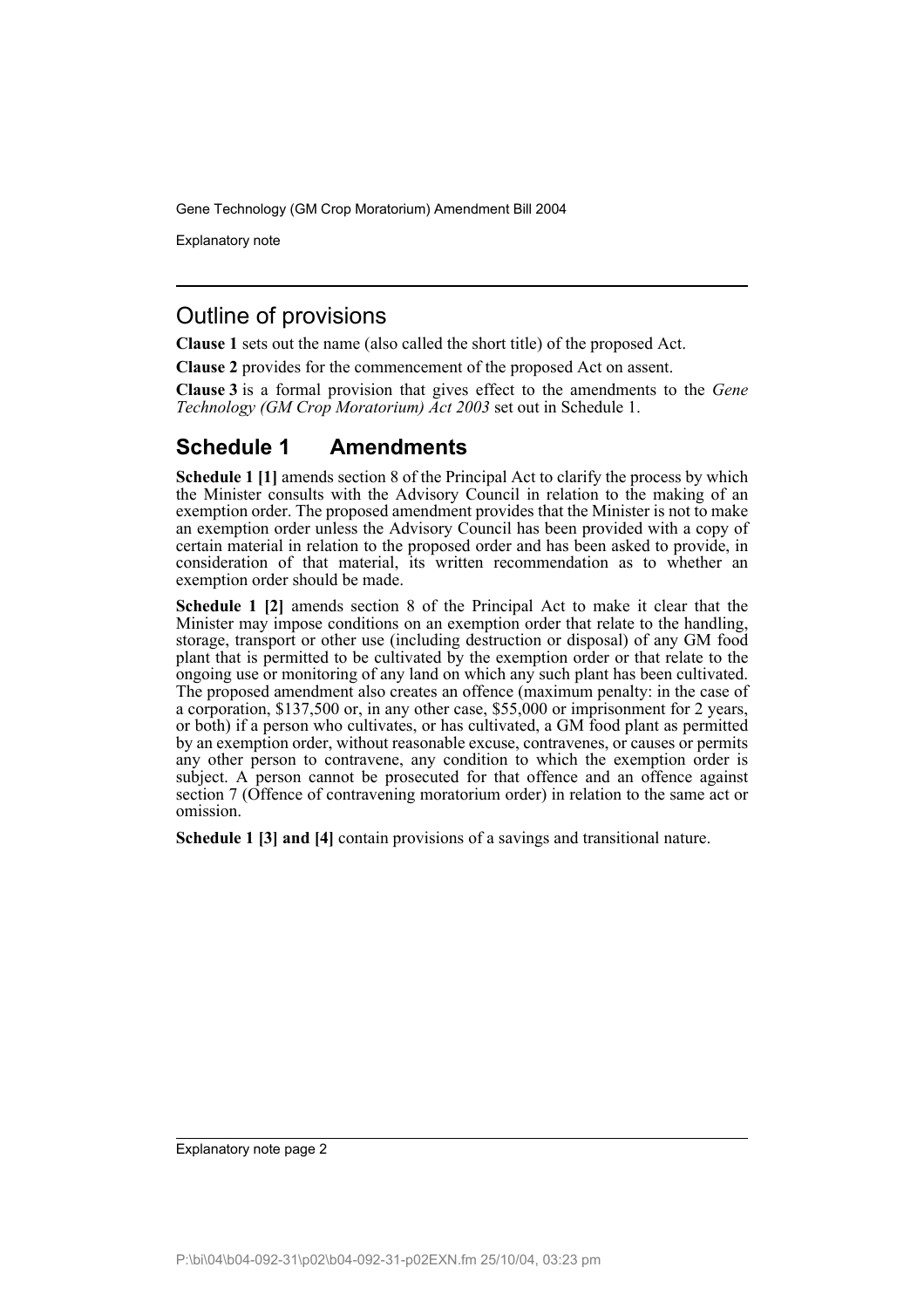First print



New South Wales

# **Gene Technology (GM Crop Moratorium) Amendment Bill 2004**

## **Contents**

|   |                                                                     | Page |
|---|---------------------------------------------------------------------|------|
|   | Name of Act                                                         |      |
|   | Commencement                                                        | 2    |
| 3 | Amendment of Gene Technology (GM Crop Moratorium)<br>Act 2003 No 12 |      |
|   | Schedule 1 Amendments                                               |      |

b04-092-31.p02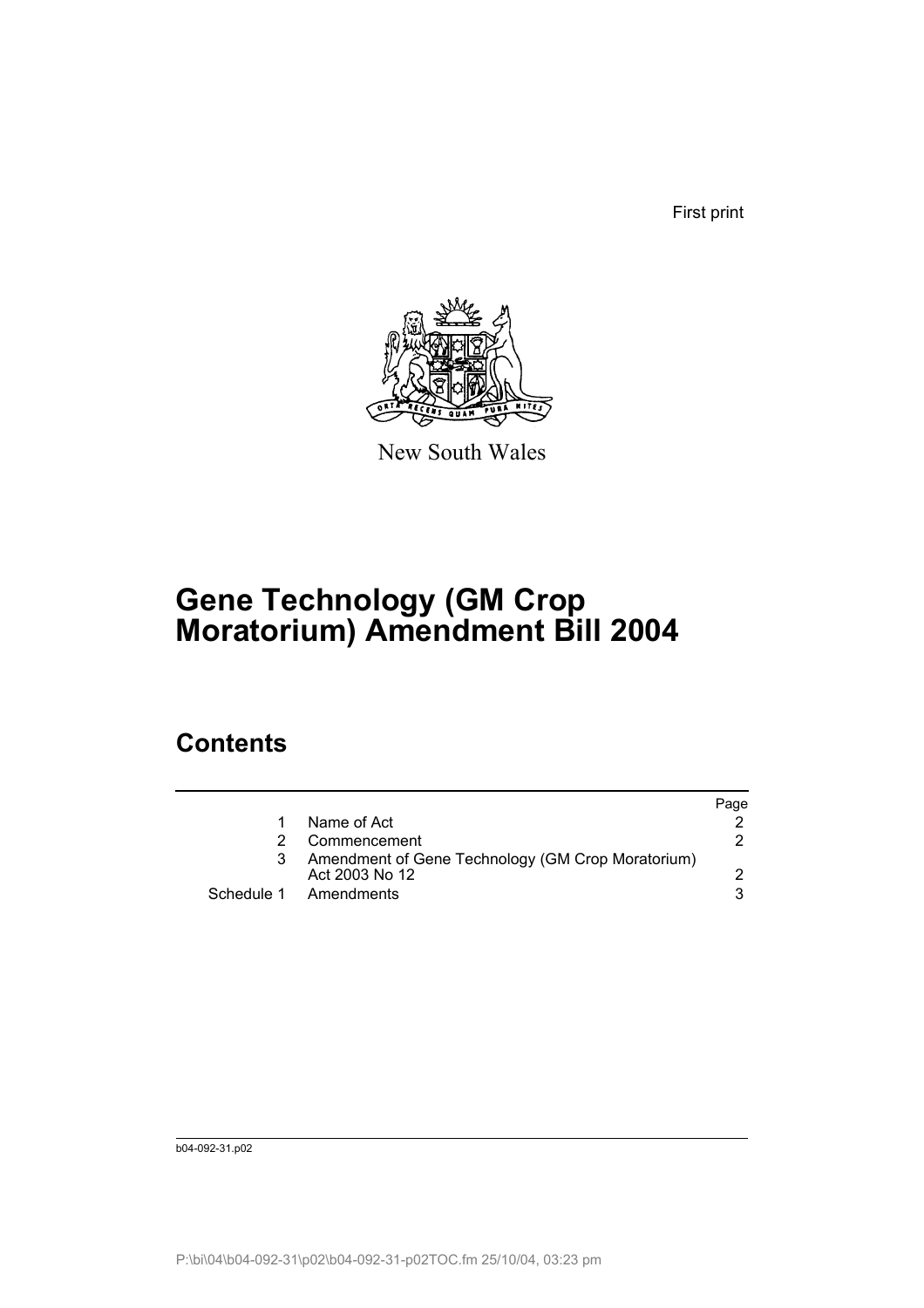**Contents** 

Page

Contents page 2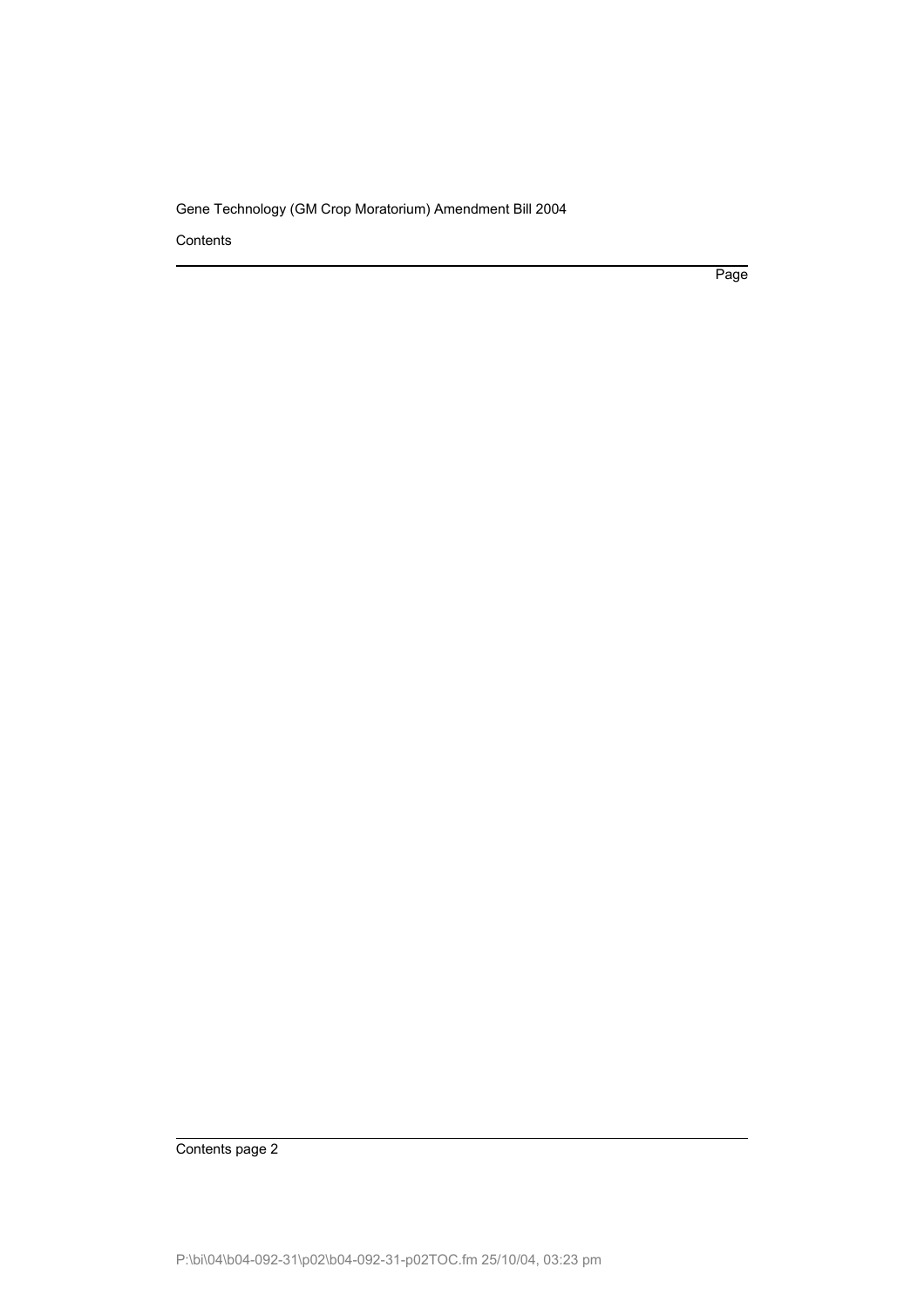

New South Wales

# **Gene Technology (GM Crop Moratorium) Amendment Bill 2004**

No , 2004

### **A Bill for**

An Act to amend the *Gene Technology (GM Crop Moratorium) Act 2003* in relation to the making of exemption orders; and for other purposes.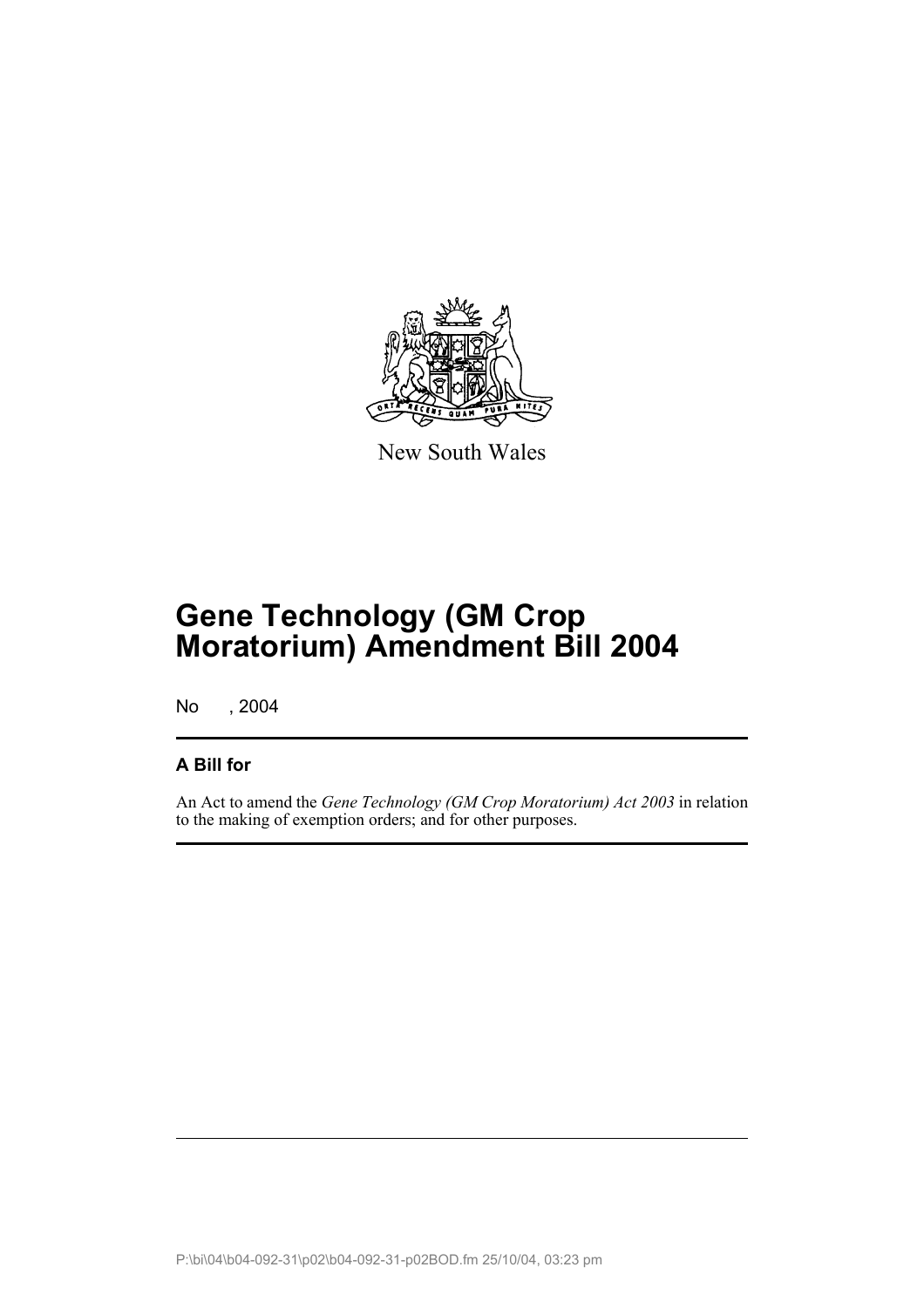|   | The Legislature of New South Wales enacts:                                                |                     |
|---|-------------------------------------------------------------------------------------------|---------------------|
| 1 | <b>Name of Act</b>                                                                        | $\overline{2}$      |
|   | This Act is the Gene Technology (GM Crop Moratorium) Amendment<br>Act 2004                | 3<br>$\overline{4}$ |
| 2 | <b>Commencement</b>                                                                       | 5                   |
|   | This Act commences on assent.                                                             | 6                   |
| 3 | Amendment of Gene Technology (GM Crop Moratorium) Act 2003 No 12                          | 7                   |
|   | The Gene Technology (GM Crop Moratorium) Act 2003 is amended as<br>set out in Schedule 1. | 8<br>9              |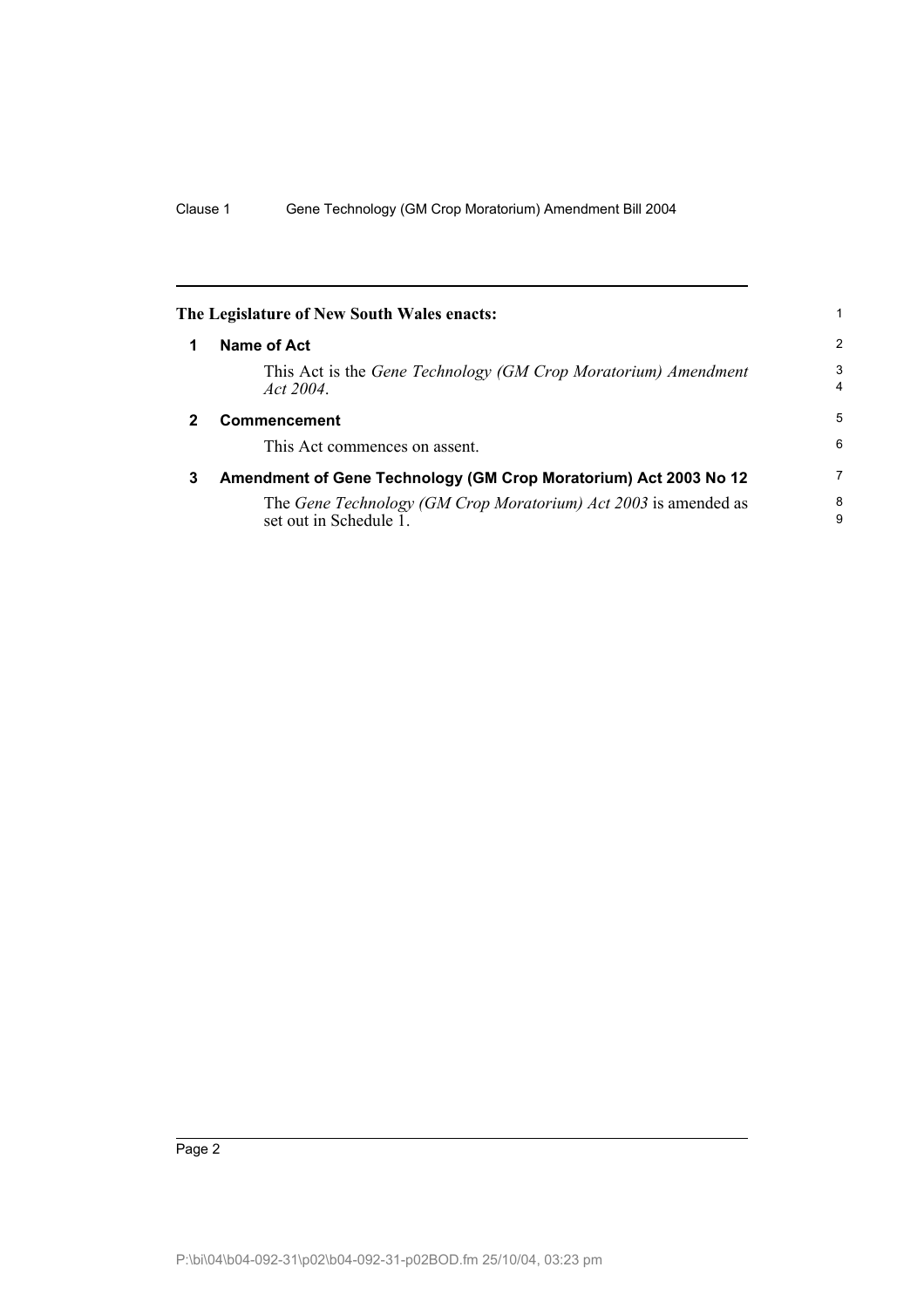Amendments **Schedule 1** and the set of the set of the set of the set of the set of the set of the set of the set of the set of the set of the set of the set of the set of the set of the set of the set of the set of the set

## **Schedule 1 Amendments**

(Section 3)

34 35 36

1

 $\overline{2}$ 

**[1] Section 8 Exemptions from moratorium order**

#### Omit section 8 (2). Insert instead:

- (2) The Minister is not to make an exemption order unless the Advisory Council has been given a copy of either or both of the following and has been asked to provide, in consideration of that material, its written recommendation as to whether an exemption order should be made:
	- (a) the application made to the Minister by the person seeking the exemption order,
	- (b) written details of the proposal to make the exemption order.

#### **[2] Section 8 (6A)–(6C)**

Insert after section 8 (6):

- (6A) Without limiting subsection (6), an exemption order may be subject to conditions that relate to one or more of the following:
	- (a) the handling, storage, transport or other use (including destruction or disposal) of any GM food plant that is permitted to be cultivated by the exemption order,
	- (b) the ongoing use or monitoring of any land on which any such plant has been cultivated.
- (6B) A person who cultivates, or has cultivated, a GM food plant as permitted by an exemption order must not, without reasonable excuse, contravene, or cause or permit any other person to contravene, any condition to which the exemption order is subject. Maximum penalty: in the case of a corporation, 1,250 penalty

units or, in any other case, 500 penalty units or imprisonment for 2 years, or both.

(6C) A person cannot be prosecuted for both an offence against subsection (6B) and an offence against section 7 in relation to the same act or omission.

#### **[3] Schedule 1 Savings, transitional and other provisions**

Insert at the end of clause 1 (1):

*Gene Technology (GM Crop Moratorium) Amendment Act 2004*

Page 3